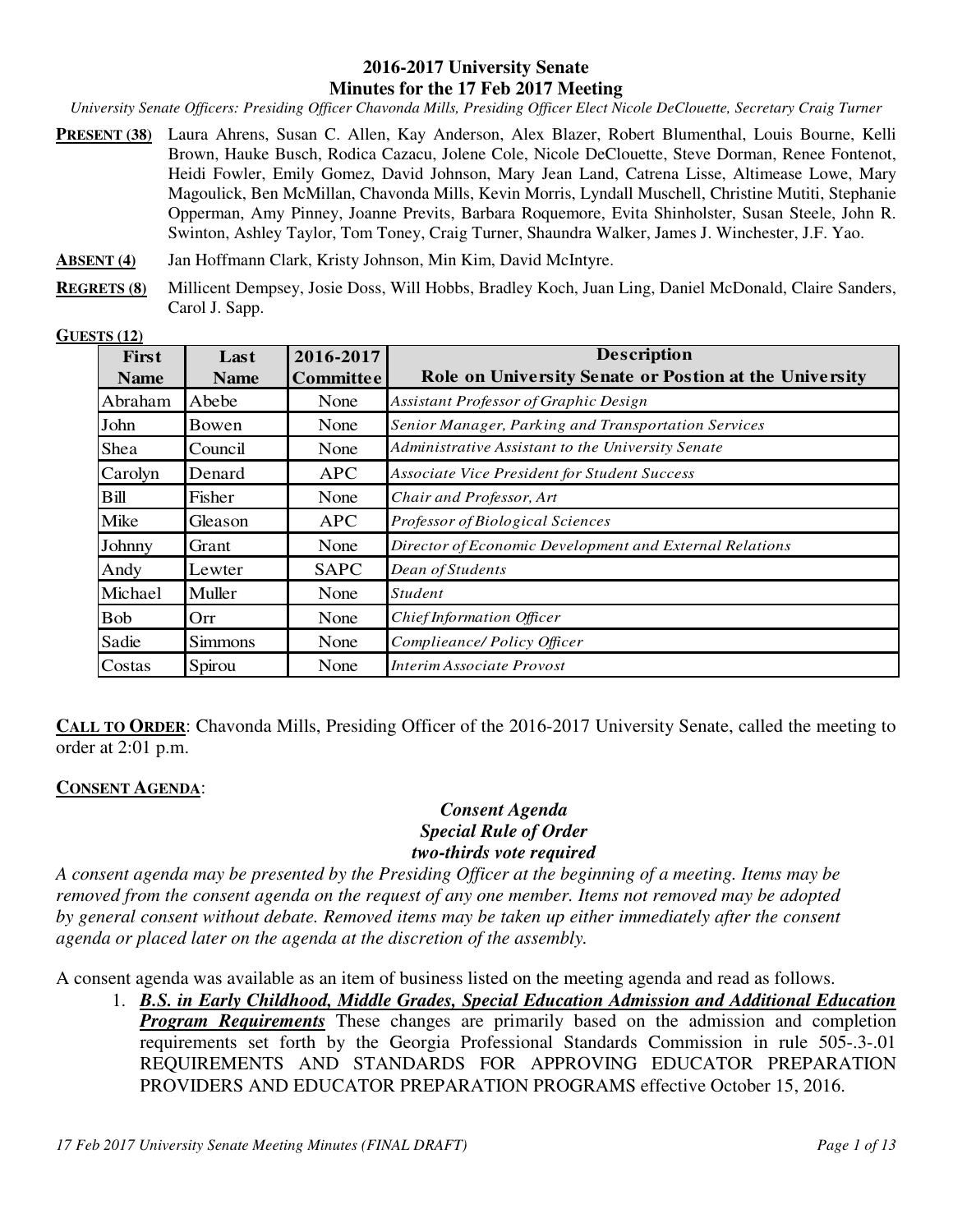- 2. *New Course ARTS 2630 Graphic Design Studio I* explores digital media focusing on idea development and skill refinement. The computer is used as a creative medium introducing various software, tools, and techniques that will benefit students in achieving effective visual communication. The course primarily emphasizes in vector drawings and digital manipulations within cultural, historical, and social contexts.
- 3. *New Course ARTS 3630 Graphic Design Studio II* combines the history of design and contemporary pedagogy within studio practice to provide students the opportunity to examine conceptual thinking and to develop practical intelligence. Many strategies will be considered for the development of visual process and practical progress in design.
- 4. *New Course ARTS 3631 Typography* explores the theoretical and conceptual ideation of type and its function in design principles. Letterforms in traditional and digital media will be reviewed and explored within cultural, historical, and social contexts. Emphasis is given in the technical areas such as typographic structure, visual hierarchy, grid system, letter spacing, and font kerning.
- 5. *New Course ARTS 4630 Graphic Design Studio III* explores advanced design approach to provide visual solutions for theoretical and conceptual design problems. The course provides students scopes of design methodologies such as critical thinking, marketing strategy, intensive research, ideation process, prototype model, and visual presentation.
- 6. *New Course ARTS 4992 Graphic Design Capstone I* provides a platform for students to carry out independent study focusing on advanced research, idea development, visual exploration, and oral presentation. This course will place emphasis on understanding design theory and developing conceptual methodology to craft a strong portfolio.
- 7. *New Course ARTS 4993 Graphic Design Capstone II* is a continued exploration of an in-depth research and conceptual development that focuses on identifying visual problems and developing alternative design solutions. This course is designed to prepare students for their senior exhibition, oral defense, and professional portfolio.
- 8. *New Course BIOL 4310 Bioethics* The course will serve as an introduction to a wide array of bioethical dilemmas faced by researchers, physicians, and the general public. There will be a focus on proper construction of moral arguments, logical reasoning, and an exploration of all sides to different issues. In addition, analysis of these topics will occur by using biological and biotechnological knowledge and performing literature-based research.
- 9. *New Course BIOL 5310 Bioethics* The course will serve as an introduction to a wide array of bioethical dilemmas faced by researchers, physicians, and the general public. There will be a focus on proper construction of moral arguments, logical reasoning, and an exploration of all sides to different issues. In addition, analysis of these topics will occur by using biological and biotechnological knowledge and performing literature-based research
- 10. University Senate Meeting Agenda (02/17/17)
- 11. University Senate Minutes (01/20/17)

A **MOTION** *to adopt the consent agenda* was made, seconded and adopted with no proposed extractions and no further discussion with no dissenting voice.

**AGENDA**: The agenda for this meeting was *approved as circulated* as item 10 of the consent agenda.

**MINUTES**: The minutes (20 Jan 2017 university senate meeting) were *approved as circulated* as item 11 of the consent agenda.

# **PRESIDENT'S REPORT** – President Steve Dorman

1. **STATE OF THE UNIVERSITY ADDRESS** The State of the University Address is scheduled for Friday, 24 Feb 2017, at 2:00 in Russell Auditorium with a reception to immediately follow on the lawn in front of Russell, weather permitting.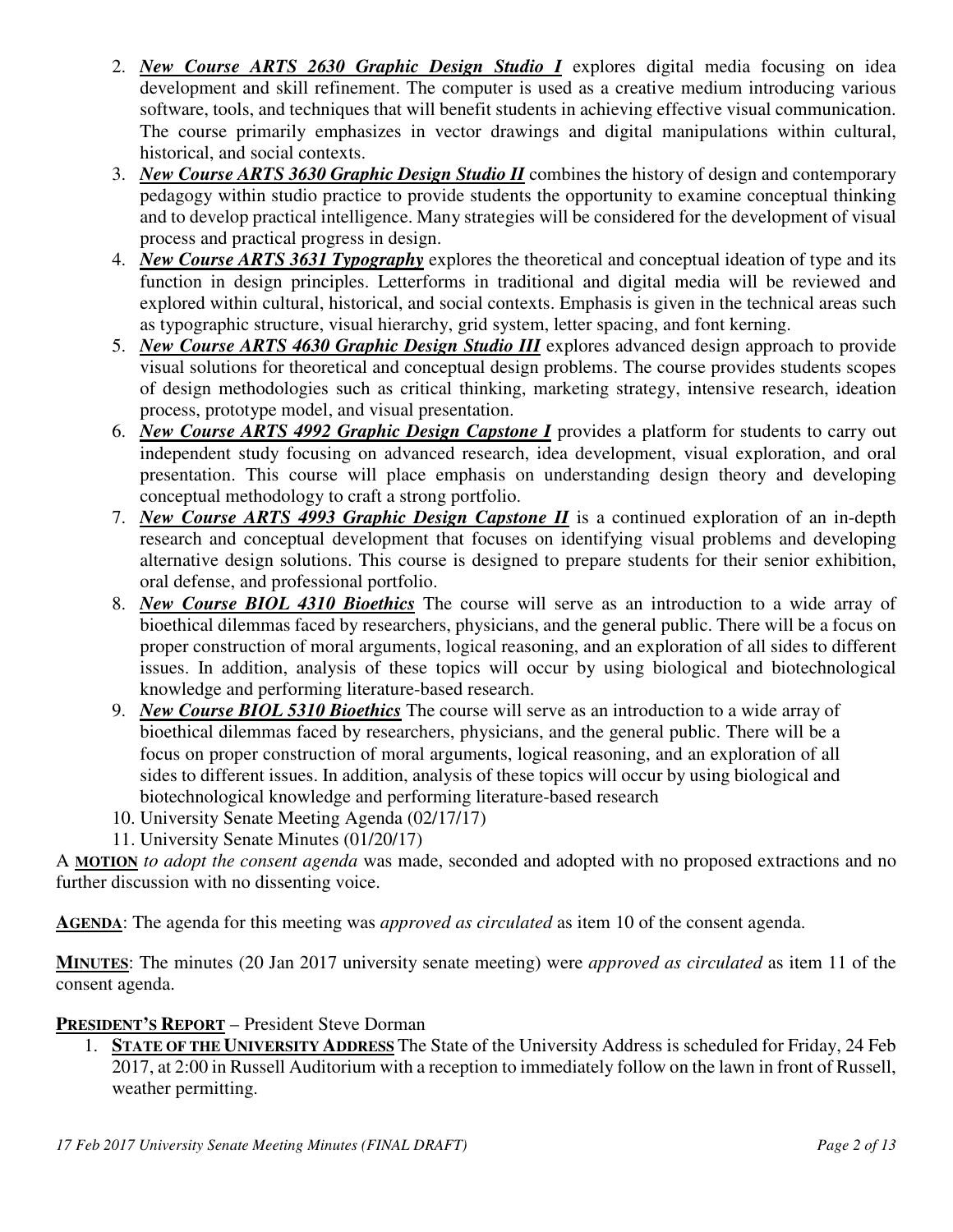- 2. **CHIEF OF POLICE SEARCH** We had 29 applications for the Chief's position in the re-opened search. The search committee selected ten for Skype interviews. The Skype interviews were completed last week and the search committee narrowed the search down to four candidates to bring to campus. The campus interviews started 15 Feb 2017 and conclude next week. Three of the four candidates for the campus interviews are current Chiefs at institutions of higher education. Hopefully, we'll have the position permanently filled by mid-to-late March.
- 3. **2018 BUDGET** Each year the President, Provost and VP for Finance & Administration meet with the Chancellor and select USG administrative staff for a budget update to discuss special topics, including our operational accomplishments, special initiatives, and challenges in meeting our goals. This is an opportunity for us to showcase our great work and request support to help meet our initiatives and overcome our operational challenges. Our FY 2018 meeting is scheduled for 1 Mar 2017. We plan to discuss a possible alternative method for funding GC based on quality, as opposed to the current enrollment-driven formula model; the changing capital (facility) needs; the increase in contributions from foundation to support the rising need for scholarships; our new, comprehensive strategic plan; our Career Center initiative and progress on tracking Alumni; and funding Athletics. We are slated to receive minimal formula funding for the slight increase in credit hours in FY 2016. This funding will all have to go to support mandatory needs for FY 2018; to include institutional rising health insurance and other miscellaneous state premiums, institutional match on retirement contribution increases, institutional match on a potential 2% merit increase, faculty promotions, and FLSA mandated changes--totaling approximately \$970M off-the-top of any new money we are provided.
- 4. **MAYFAIR/MCINTOSH** Mayfair will be the future home of our Welcoming Center and Enrollment Management and McIntosh will be the future home of several academic support areas. Furniture is on order and this project is still slated for completion in March 2017.
- 5. **BEESON HALL** Well under construction and the completion and move-in date is still scheduled for late summer 2017. Beeson will house our physic labs and over 50 faculty offices, to include faculty and staff currently housed in Terrell Hall,
- 6. **TERRELL HALL AND KILPATRICK** Approved in the last legislative session for the design phase of the capital project process, and just last week the architectural firm of LAS (Lord, Aeck & Sargent) started meetings on campus with stakeholders to begin the design phase of the project. We are expecting the construction funding (\$11.5M) in this legislative session for inclusion in our FY 2018 Budget. The Terrell project will include accessibility upgrades, install an elevator, and improve energy efficiency and replace all major antiquated systems. In 1977, renovations to Kilpatrick removed windows from much of the building and this project will give us the opportunity to go in and replace the windows throughout the building. This project will also enhance Kilpatrick with improved energy efficiency lighting and replacement finishes as funding permits.
- 7. **LIBRARY CLARK STREET ENTRANCE** We are partnering with our Foundation to revamp the Library's original entrance which is on Clarke Street. The architectural firm Cogdell & Mendrala have started on the design work and we will be selecting the general contractor in the next couple of weeks. This project will be s Library entrance that will showcase more of our special collections. Not only will this upgrade serve as an attractive gateway to the two other major additions to the Library, it will house video walls that will feature and educate others on GC's history.
- 8. **PARKING TASK FORCE** We are establishing a Parking Task Force to review Georgia College's current parking plan and update it to meet the various parking needs of the GC community. The seven-member task force will include representation from University Senate (RPIPC), Staff Council, Student Government Association, Facilities Operations, University Housing, GC Parking & Transportation and the City of Milledgeville. The task force will recommend an updated comprehensive parking plan, including permit designations, lot and space designations, fees and fines, visitor parking, ADA parking, reserved parking, loading spaces, enforcement measures, and the ongoing role of the Parking and Transportation Advisory Committee.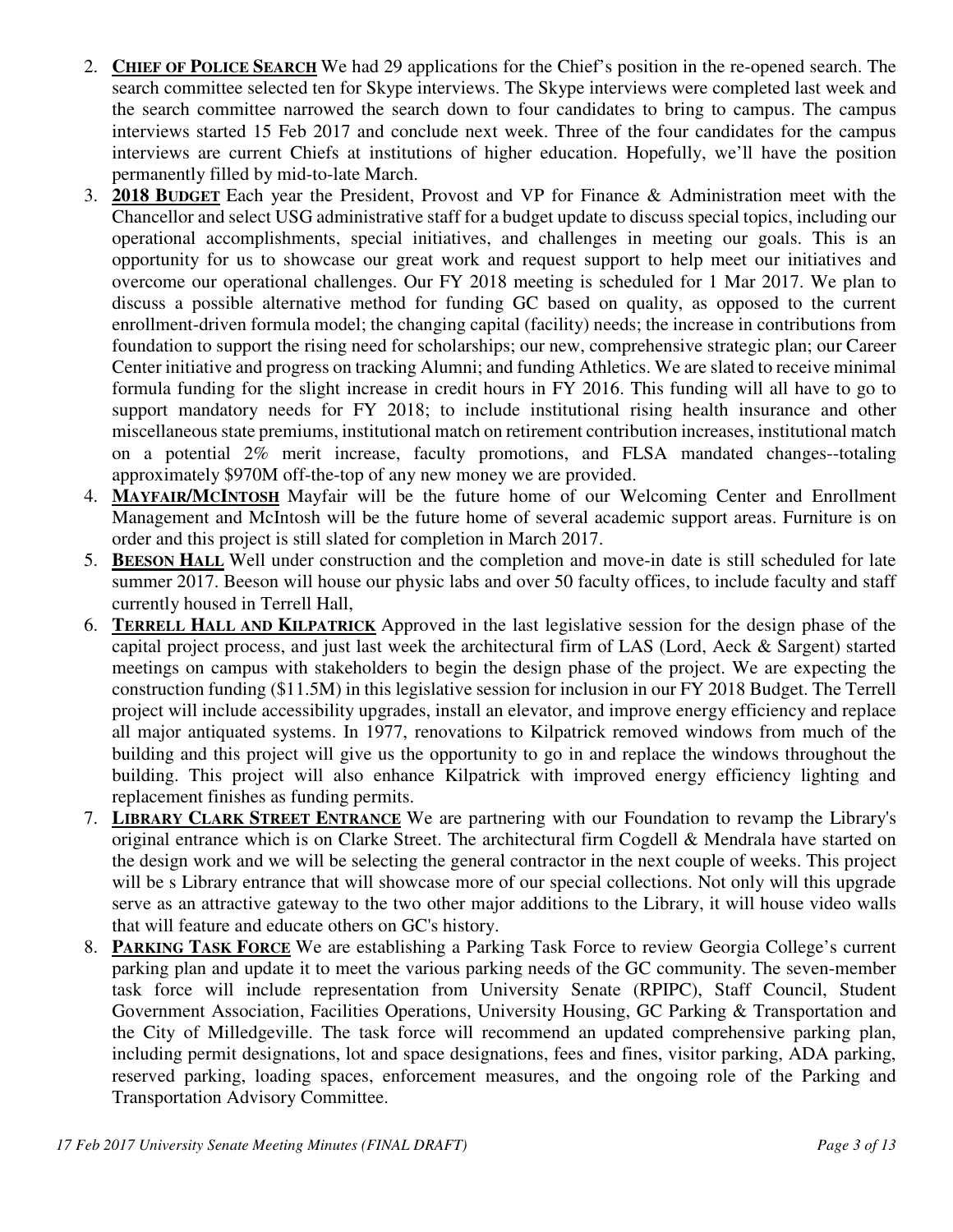- 9. **ONEUSG** We are out of the oneUSG strategic pause and now moving fast and furious as part of the first cohort scheduled to go live 1 July 2017. Remember oneUSG is a system initiative to consolidate/ standardize all business practices, processes, policies, and platforms for all USG institutions. The first phase includes transitioning our human capital technology platform from ADP to PeopleSoft. This is the platform where your personal benefits are managed, time is managed, and payroll is managed. So please be on the lookout for additional change management and upcoming training on the new system.
- 10. **NEW BENEFIT FOR GC FACULTY AND STAFF** GC is partnering with Baldwin County Board of Education to offer a Montessori Academy and after school and summer programs (as needed) at the Baldwin County Early Learning Center (directly behind the Baldwin County Board of Education) for ages 6 weeks to prekindergarten. GC employees will have first and priority access to this service! GC will start accepting applications starting February 20 for classes beginning August 2017. Please watch GC's front page for additional details and registration instructions. Thanks to Dr. Joe Peters and Ms. Susan Allen for their diligent work on this.
- 11. **BILL DOERR** Mr. Bill Doerr AVP for Advancement was named Chair of CASE (Council for Advancement and Support of Education) III for the southeast. Yet another indicator of preeminence.
- 12. **HOMECOMING** festivities have taken place all week. Tonight we will be hosting the Homecoming Concert. We are expecting a near sellout crowd for X Ambassadors. As of today their top hit on Youtube has gathered 47 million views. Tent City will be in the Centennial Center parking lot and utilize the new patio for several tents and music. I invite you to join the students for Bobcat Basketball beginning at 3:30 on Saturday!
- 13. **LEGISLATIVE UPDATE** Our director of Economic Development and External Relations, Mr. Johnny Grant, will give an update on current legislation in this General Assembly.

**Legislative Session** Today marks the halfway point of this year's Georgia General Assembly. The legislature is allotted 40 days in which to do their work each year and the House and Senate completed Day 20 this morning.

**FY17 Budget** One of the major accomplishments of this first half, besides reorganizing for a new biennium, was the passage of the Amended FY17 Budget. This budget authorized \$24.3 billion in spending and is based on a 3% growth in revenue over FY16. Governor Deal signed the Amended Budget legislation on Wednesday of this week at Augusta University and the site of Georgia's new cybersecurity center. The Amended budget also contained some good news for Georgia College. Governor Deal had recommended and the legislature concurred with beginning appropriations of \$2.36 million, to create a Georgia Center for Early Language and Literacy right here at Georgia College. Additional funding is also recommended in the FY18 budget to create a continuing revenue stream for this program. You will be hearing much more about this initiative now that the initial appropriations have been secured.

**FY18 Budget** The second half of the session is shaping up to be very busy. Work on the FY 18 Budget is now underway with the FY18 Budget passing the House this morning and now going over to the Senate for its review. As I mentioned earlier there is a recommendation included in the FY18 budget for \$2.7 million to annualize the funding for the Early Language and Literacy Center. The Governor also recommended \$11.5 million for the construction phase of the Terrell/Kilpatrick renovation project on our campus. Both of these line items are included in the House version and seem to be on track for inclusion by the Senate as they review the FY18 budget.

**HOPE** In other arenas, both the House and Senate Higher Education Standing Committees have numerous pieces of legislation assigned to them for review. Many of these bills deal with Georgia's successful HOPE Scholarship in some fashion, generally to try and expand the pool of students eligible for HOPE.

**Limit Tuition Increases** Other legislation introduced this year which is of concern to the higher education community includes a new attempt to limit tuition increases for USG institutions to the Consumer Price Index. There has been a hearing on this bill and Chancellor Wrigley gave wellreceived testimony to the committee regarding the USG opposition to this measure and educating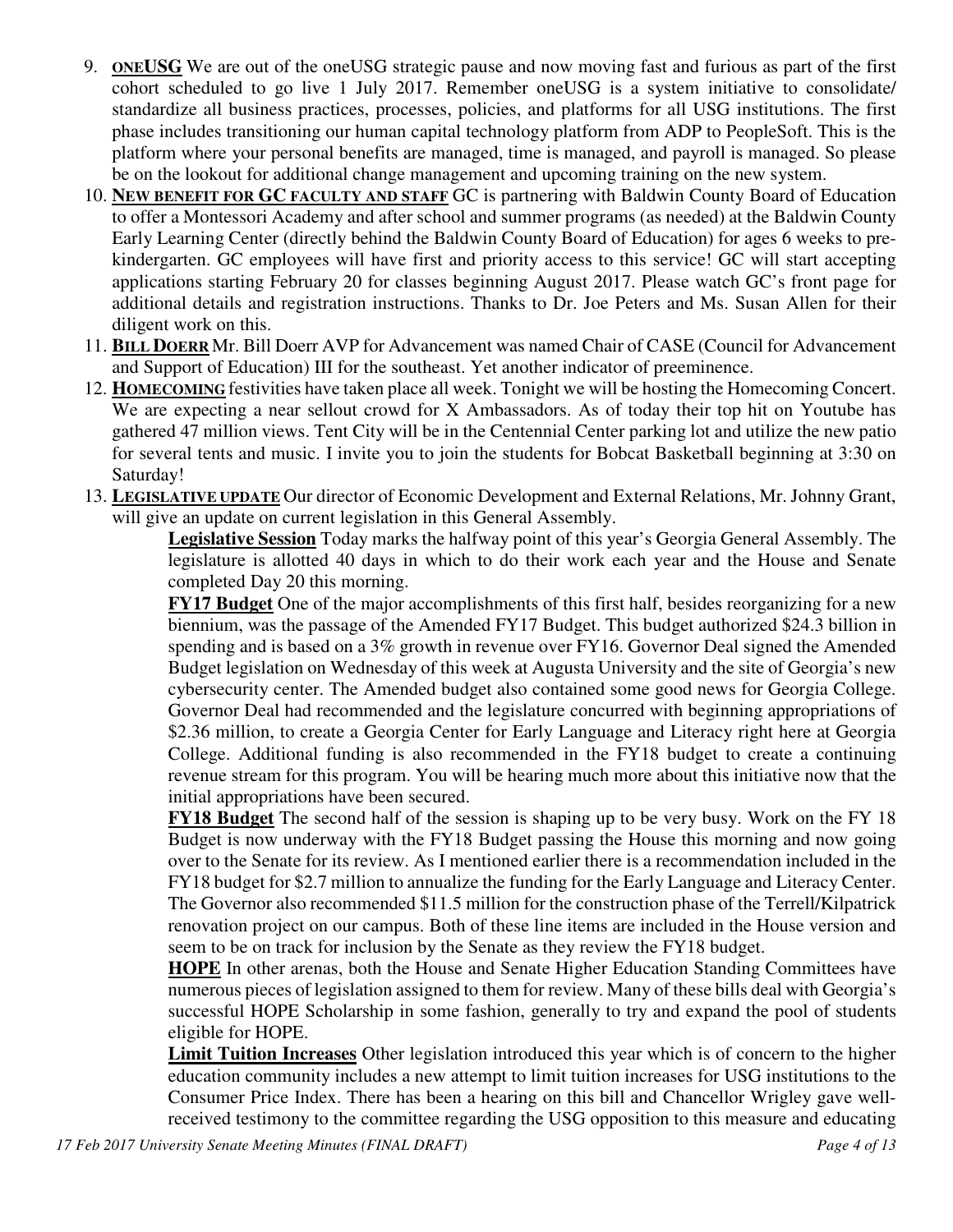legislators on some of the dynamics of higher education funding. I personally believe that work done over the summer and Fall by the Board of Regents and University Presidents will keep this bill from moving forward at present, but it is precariously positioned for action should moods change.

**Gun Bills Including Campus Carry** There have been a total of sixteen (16) gun related bills introduced in this year's Georgia General Assembly session. Some of these pieces of legislation restrict, or add additional requirements on the ability of citizens to carry firearms, while others expand the locations where it is lawful to carry firearms or remove existing restrictions on firearms possession. Only one of these bills, HB 280, specifically applies to college campuses and it is a reprise of last session's "Campus Carry bill" with some modifications. If you remember, "Campus Carry" was passed in last year's legislative session only to be met with a strong veto by Governor Deal. Media accounts report that this year's sponsor met with Governor Deal and drafted this year's attempt in an effort to address the Governor's concerns. In reality the new language this year addresses only one of his concerns - that of child care centers operating on public college or technical college campuses. It is generally thought that this measure is likely to pass easily in the House of Representatives and it is hoped that roadblocks can be placed in its path in the State Senate.

**Title IX** Many of the measures taken up by the Georgia legislature are repeated in other states all across the nation. Tuition caps are being explored in many states, campus carry is a perennial topic throughout the US, and issues related to sexual assault and how those cases are adjudicated on campus and in the criminal justice system is another. HB51, a bill that would change how public colleges and universities in Georgia handle rape investigations, has been introduced this year and has had one standing-room only hearing. This is a complicated legal issue that pits protection and sensitivity of the alleged rape victim against due process rights of the alleged accused and like it or not, the university is placed in the middle of the argument. Modifications of how USG institutions handle Title IX cases have recently been made based on legislative activity from last year and regardless of the final outcome of HB51 in this session, I predict that this conversation will continue in Georgia and nationwide for several more years.

**USG** As someone who is at the Capitol often, I would like to report that the University System of Georgia through its staff, especially the Chancellor, most USG institutions (including many institution presidents), and the appointed Board of Regents work diligently, both in public and behind the scenes, answering requests for information, presenting testimony on legislation and actively engaging individual legislators in an effort to educate them about the concerns students, parents, faculty, staff and administrators have on issues that come before the General Assembly. It is an extremely busy time for all concerned

- 14. **QUESTIONS?** Provost Dorman and Mr. Johnny Grant invited questions from the floor.
	- a. **How likely is HB 51 to pass?**

I would hesitate to predict its likelihood to pass. My perception is that HB 51 is more a *get your attention bill* than an *amend existing legislation bill*.

b. **There are a number of Georgia College students who have no health insurance, any chance the state will expand Medicaid?**

There has been consideration of this issue recently. At present, this issue is in a legislative pause from receiving consideration. My perception is that many of the legislators have sympathetic ears to this issue. However, I hesitate to predict what activity, if any, will occur on this issue during this session.

c. **Could you review the recommended protocols to be taken by university employees or students in communicating with legislators?**

If you choose, communicate with legislators as a citizen.

i. While you certainly can mention that you are a professor or university employee, don't use your university email address or university letterhead to share your position as this violates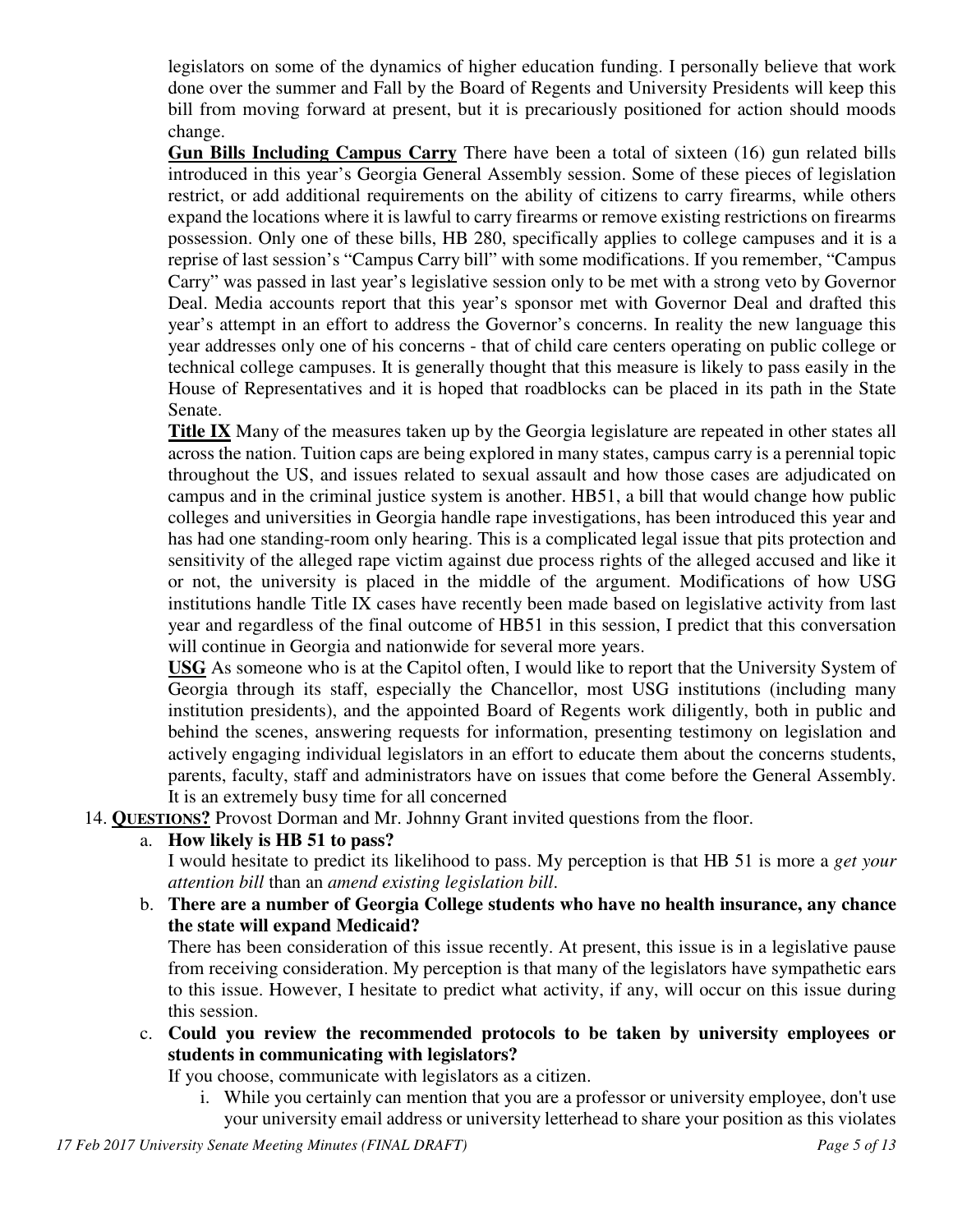USG policy and be clear that you are communicating as a citizen and not as a representative of the university or USG.

- ii. Your communication will be most influential if you direct it to your elected representatives as a registered voter and member of their constituency.
- iii. Your communication will be most influential if you are an educator and not a critic.
- iv. Your communication might be as succinct as *I support current state law* if you prefer that a particular bill that proposes revisions to existing legislation fails.

## d. **When is crossover day?**

Although normally crossover day is day 30 of the legislative session, this year crossover day will occur on day 28 of the legislative session which is presently anticipated to be Friday 3 Mar 2017. Crossover day is the final day a bill can be moved from one chamber to the other (House to Senate or Senate to House). The last day of the legislative session, also known as sine die, is day 40 and is presently anticipated to be Thursday 30 Mar 2017.

- e. The USG Leadership has invested time with legislators prior to the session and some of its work goes on *behind the scenes*. That is, actions being taken may not always be visible. Timing for this type of work is crucial and at times, remaining silent can be more effective than talking.
- f. **Question directed to President Dorman, will the parking task force you described include a faculty representative?**

There will be a university senate representative, which I anticipate will be a faculty member.

## **PROVOST'S REPORT** – Provost Kelli Brown

- 1. **HONORS PROGRAM** Under the guidance of Drs. Elliott-Gower and Denard, the Honors Program completed a National Collegiate Honors Council (NCHC) self-study in the fall. This was recently submitted to the NCHC and we are expecting an onsite visit in the late spring.
- 2. **SENIOR ASSOCIATE PROVOST AND DIRECTOR OF GRADUATE STUDIES** Search Committee held its first meeting Friday, 17 Feb 2017. The committee received its charge from the Provost, reviewed the position description, considered venues for advertising the position, and discussed a timeline for completing its work with the goal of having this search completed by the end of April.
- 3. **GRADE APPEALS** The Office of the Provost is currently working with the Colleges and the Registrar to assist faculty and department chairs with the grade appeals policy. A new flow chart and pertinent forms are currently under development to aid the existing GC Academic Grievances and Appeals process.
- 4. **NURSE EDUCATOR FOR GEORGIA** It is my pleasure to congratulate Dr. Leslie Moore. She is the recipient of the Jane Van de Verde Nurse Educator Award that was presented at the 2017 GANE annual conference in February. This award goes to an Outstanding Nurse Educator in Georgia who has demonstrated a positive influence on Nursing Education in Georgia in the areas of scholarship, service and innovative educational practices. This is an example of preeminence.
- 5. **DR. JENNIFER FLORY TO CONDUCT AT CARNEGIE HALL** In recognition of her outstanding audition and impressive credentials, she was invited to be a guest conductor for the 35th Anniversary Season of concerts in historic Carnegie Hall during the period of April through June 2018. This is another example of preeminence.
- 6. **SOUTHEASTERN PSYCHOLOGICAL ASSOCIATION ANNUAL MEETING,MARCH 8-10, 2017** 25 presentations led by 9 faculty and 60 students. This is another example of preeminence.

# 7. **REMINDERS**

- Provost Lecture Series Wed 22 Feb 2017, 12:00 noon, Museum Reading Room. Dr. John Swinton presenting *Online Vs. Face-to-Face: Pilot Study of a Comparison of Student Outcomes with Random Assignment*
- State of the University Address Fri 24 Feb 2017 at 2:00pm in Russell Auditorium
- Faculty Excellence Awards and University Level Awards due to Dr. Steve Jones by Fri 10 Mar 2017
- National Scholarships Office's End of Year Reception Thu 6 Apr 2017 from 4:00 5:00 p.m. in the Museum Education Room.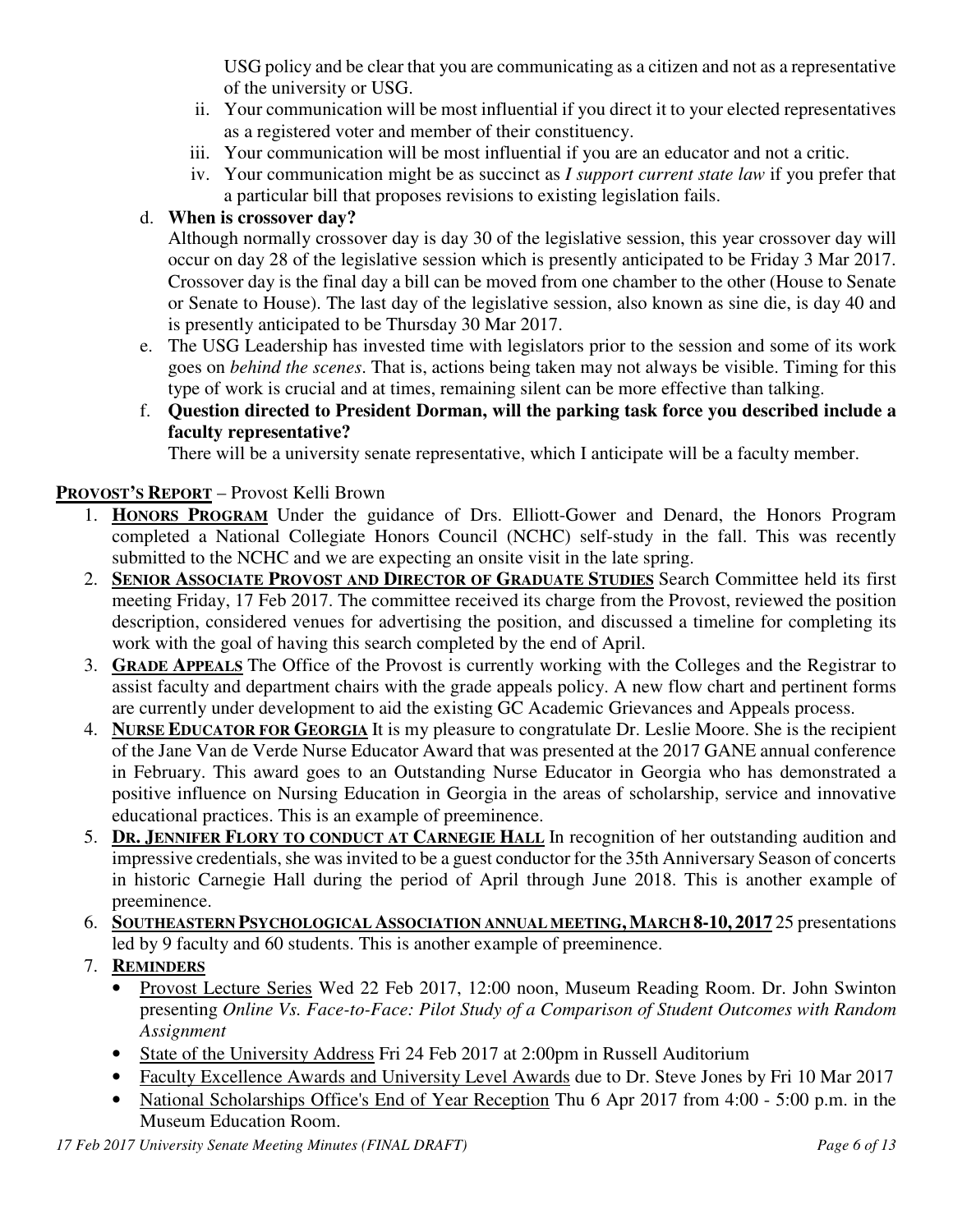- 2017 Governor's Teaching Fellows Program due to Ms. Lori Westbrook by Wed 17 Apr 2017 (This is a full year program.)
- John H. Lounsbury College of Education Social Justice Dialogue Series J. Luke Wood *Black Minds Matter: Towards Educational Practices that Support Black Boys and Men*, Fri 3 Mar 2017 at 5:00 p.m. A&S Auditorium
- 8. **QUESTIONS?** Provost Brown invited questions from the floor. There were none.

**UNFINISHED BUSINESS**: There was no unfinished business.

### **NEW BUSINESS**:

- 1. **MOTION 1617.CAPC.015.C (CONCENTRATION IN GRAPHIC DESIGN - B.A. IN ART)** On behalf of the committee, Lyndall Muschell, CAPC Chair, presented the motion *To recommend a new Concentration in Graphic Design within the B.A. in Art, as proposed in the supporting document titled B.A. in Art with Graphic Design Concentration.*
	- a. **SUPPORTING DOCUMENTS** Supporting documentation, accessible in the online motion database, was available for display on the big screen.
		- i. *BA Art with Graphic Design Concentration* A pdf file providing the rationale and details of this curricular proposal.
		- ii. *BA Art with Graphic Design Concentration Signature Page* A pdf file providing the signed cover sheet documenting review prior to and including CAPC for this proposal.
	- b. **CONTEXTUAL INFORMATION** The proposal is to add a Graphic Design Concentration to the existing BA in Art.
	- c. **DISCUSSION** The following questions were posed from the floor.
		- i. **Will there be new technology needed to deliver the new concentration?** This need is not presently anticipated, though may become a need at some point in the future as new technologies in the field develop quickly and we will want to stay current.
		- ii. **How is this related to the Digital Arts Minor?** A faculty line and other resources are being shifted from that minor to deliver this new concentration. The Digital Arts courses will in time be phased out as Graphic Design and our current Photography Area embrace the Digital Arts. We will work with existing Digital Arts minors to find suitable substitutions allowing them to complete that minor.
	- d. **SENATE ACTION** Motion 1617.CAPC.015.C was *APPROVED* with no additional discussion.
- 2. **MOTION 1617.CON.003.O (REVISED SLATE OF NOMINEES 2016-2017)** On behalf of the committee, Nicole DeClouette, SCoN Chair, presented the motion *To endorse the revised slate of nominees for the 2016-2017 University Senate officers and committee members as proposed in the supporting documents.*
	- a. **SUPPORTING DOCUMENTS** Supporting documentation, accessible in the online motion database, was available for display on the big screen.
		- i. *Revised Slate of Nominees February 2017* A pdf file showing the current members of committees and highlighting in yellow the proposed changes.
		- ii. *Summary of Revisions to the Membership of the University Senate and Committees February 2017* An MSWord file providing a list of the proposed revisions to the slate.
		- iii. *SCoN Bylaws Compliance for 17 February 2017* An MSWord file detailing each pertinent university senate bylaw and how the proposed slate is in compliance.
	- b. **CONTEXTUAL INFORMATION** Nicole DeClouette noted the proposed changes to the slate were
		- i. Executive Committee of the University Senate (ECUS)
			- 1) Provost from Costas Spirou to Kelli Brown
		- ii. Faculty Affairs Policy Committee (FAPC)
			- 1) CoAS Volunteer from Ryan Brown to Christina Smith
			- 2) Library Volunteer from Joe Mocnik to Kell Carpenter
	- c. **DISCUSSION** There was no discussion.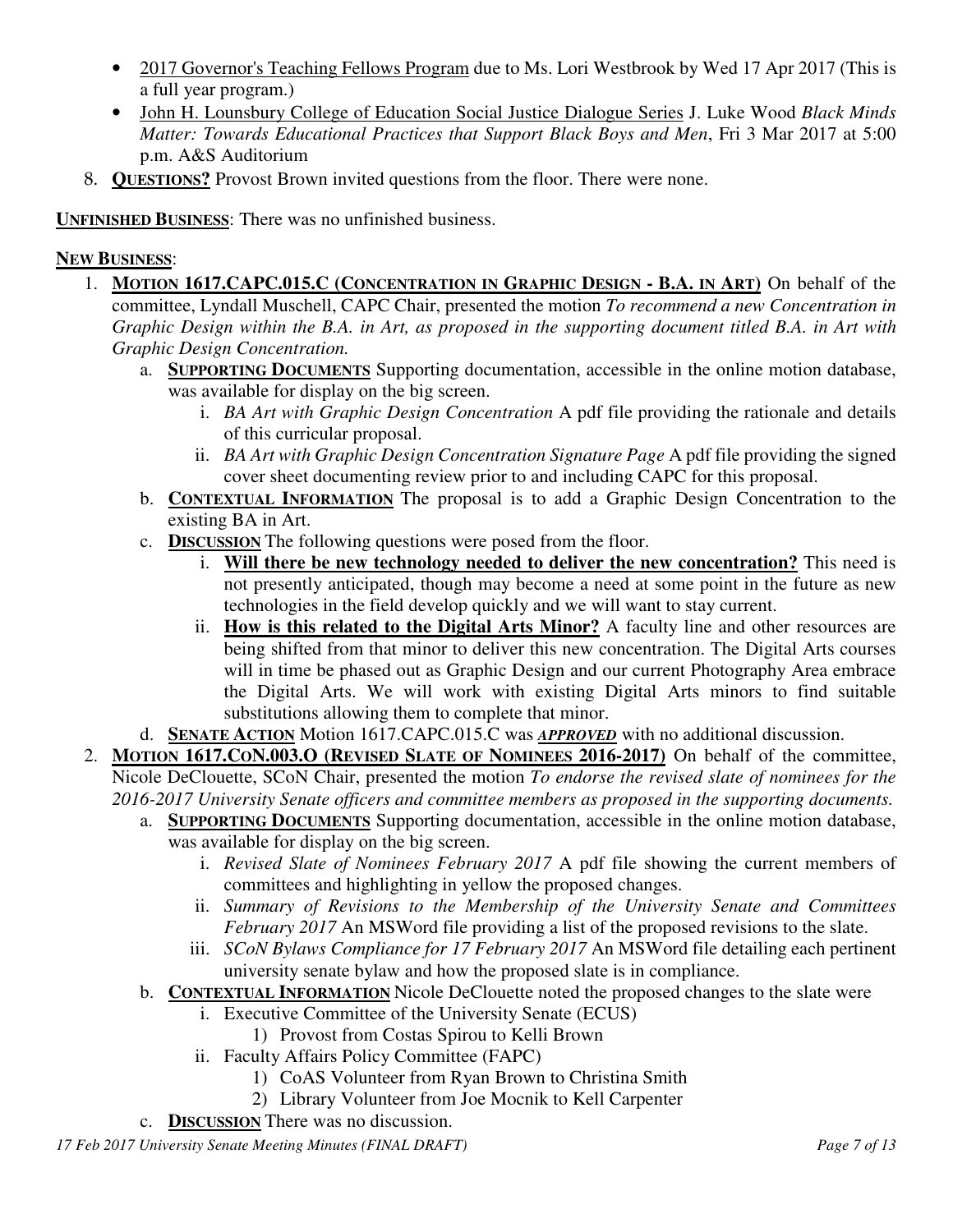- d. **SENATE ACTION** Motion 1617.CoN.003.O was *APPROVED* with no additional discussion.
- 3. **MOTION 1617.FAPC.001.P (INDIVIDUAL FACULTY REPORT DEADLINE)** On behalf of the committee, Alex Blazer, FAPC Chair, presented the motion *To recommend the proposed Individual Faculty Report deadline in the supporting document entitled "Individual Faculty Report Deadline" as University Policy, and to endorse the guidelines, directions, and procedural recommendations therein.*
	- a. **SUPPORTING DOCUMENTS** Supporting documentation, accessible in the online motion database, was available for display on the big screen.
		- i. *Individual Faculty Report Deadline* An MSWord file providing the details of this proposal.
	- b. **CONTEXTUAL INFORMATION** Alex Blazer provided the following context for the motion.
		- i. Presently the individual faculty report is based on a calendar year yet the due date of March 15 was selected at the time the individual faculty report was based on an academic year.
		- ii. The proposed deadline change from March 15 to January 21 supports the desires that.
			- 1) faculty have sufficient time to compose their individual faculty report after the first of the year, and
			- 2) chairs have sufficient time to complete the faculty evaluations before possibly being asked to make recommendations for merit increases to annual salaries of the faculty they evaluate.
	- c. **DISCUSSION** A single question of clarification comprised the discussion.
		- i. Will this deadline be first effective in 2018 for calendar year 2017 Individual Faculty Reports? *That is what is being proposed.*
	- d. **SENATE ACTION** Motion 1617.FAPC.001.P was *APPROVED* with no additional discussion.

## **COMMITTEE REPORTS**:

- 1. **ACADEMIC POLICY COMMITTEE** (APC) Mike Gleason for Carol Sapp
	- *Officers: Chair Carol Sapp, Vice-Chair Mike Gleason, Secretary David McIntyre*
		- a. **Meeting** APC met on 3 Feb 2016 from 2:00pm to 3:15pm. The following topics were discussed.
			- i. **Forthcoming Motion** Anticipate a motion from APC in March 2017 to add or amend required syllabus statements to address the emergency action plan and fire drills. The main thread being proposed is to add language *When possible and necessary, provide assistance to those who are in need of help*.
			- ii. **Online Teaching Needs** APC consulted with Jeanne Sewell, Interim Director of the Center for Teaching and Learning (CTL), to discuss resources for online courses. APC is presently preparing a list of recommendations detailing the needs of faculty in delivering online courses to share with CTL.
			- iii. **Consultation with SGA** Three members of the Student Government Association (SGA) consulted with APC regarding midterm grades. SGA noted its goals to bring more clarity to midterm feedback from instructors to students and implement midterm feedback at both the lower level and upper level. APC noted that
				- 1) not all professors use D2L (Desire 2 Learn) for grading,
				- 2) issues of requiring midterm grades for upper-level courses and the lack of midterm grade feedback in some courses could be further discussed.

APC recommended that SGA consult with FAPC to discuss the inconsistent or absent reporting of midterm grades pertinent to the courses at the 1000/2000 level for which such grades are required.

### 2. **CURRICULUM AND ASSESSMENT POLICY COMMITTEE** (CAPC) – Lyndall Muschell

*Officers: Chair Lyndall Muschell, Vice-Chair Angel Abney, Secretary Josie Doss* 

a. **Meeting** CAPC met on 3 Feb 2016 from 2:00pm to 3:15pm. Beyond the one motion presented earlier in this meeting and the nine items included on the consent agenda of this meeting, CAPC has two items on which to report.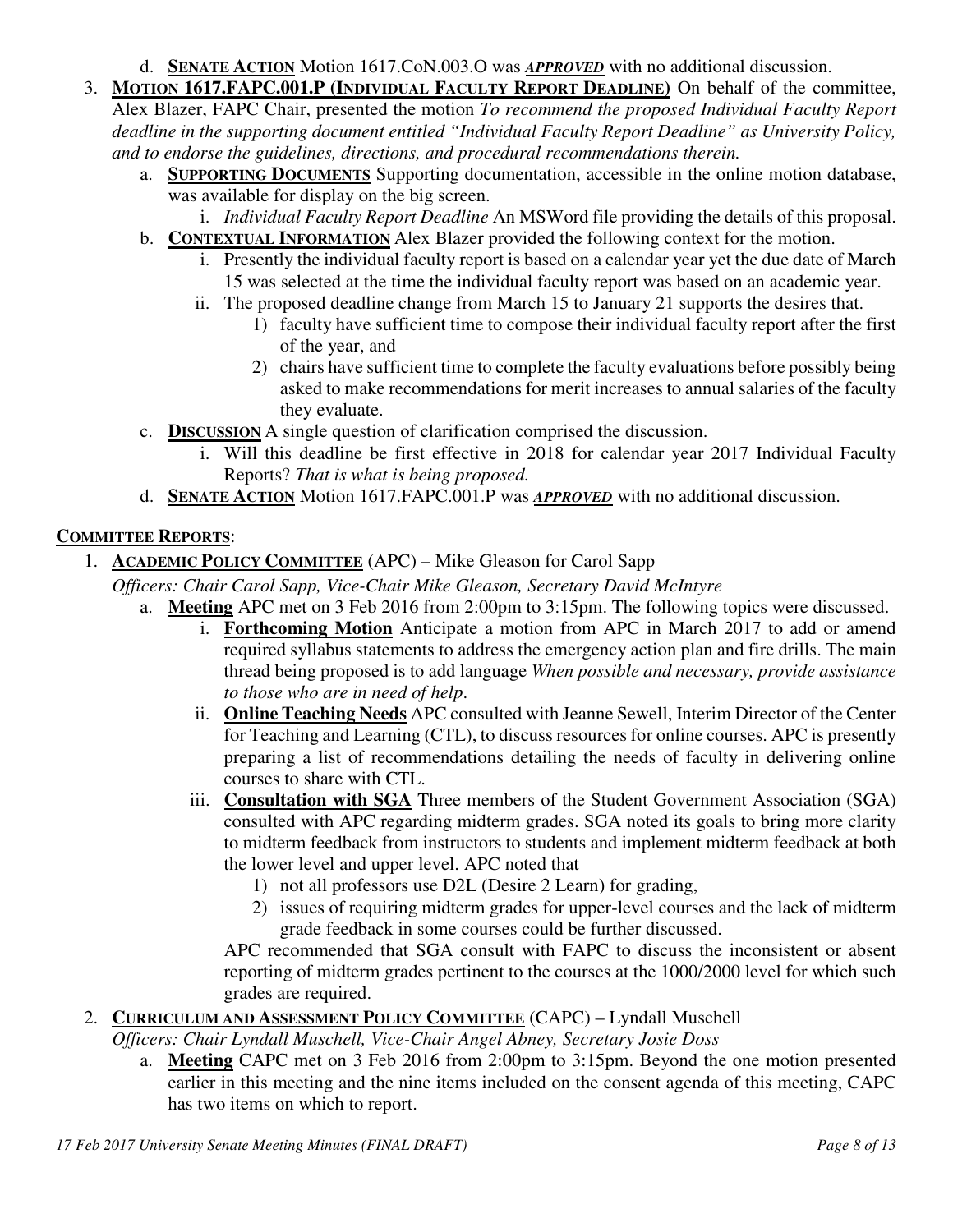- i. **Committee Composition Review** The composition of the committee (CAPC) as defined in the University Senate Bylaws was discussed. It was determined that the current composition is appropriate. The view was expressed that the bylaws wording be amended to specifically state that there be representation from each of the academic units (college and library) on CAPC.
- ii. **Another Elected Faculty Senator** There was the suggestion that the number of elected faculty senators be increased by one to allow for one elected faculty senator to serve on the Subcommittee on Core Curriculum (SoCC) without simultaneously being a member of the Curriculum and Assessment Policy Committee.
- 3. **SUBCOMMITTEE ON CORE CURRICULUM** (SoCC) Mary Magoulick

*Officers: Chair Mary Magoulick, Vice-Chair Brandon Samples, Secretary Kay Anderson*

- a. **Area B Section Proposals** SoCC encourages anyone wishing to propose Area B sections to submit your proposals as soon as possible, and at least three weeks before registration begins this semester. Please be aware that the routing process has changed slightly, so that now we must receive three signatures before we can review proposals: the Chair's signature, the Dean's signature, and the Associate Provost's signature. All information about our proposal process is on our website: https://intranet.gcsu.edu/socc
- b. **Area B Forums** SoCC has two forums planned for this semester, one a training session for people interested in teaching in Area B, and one a discussion forum for how Area B is taught.
	- i. Training Seminar in Teaching an Area B class, Friday, Feb 24, 1pm, Library 376 This will train you how to propose an Area B class.
	- ii. Discussion Forum on Teaching in Area B, Friday, Mar 10, 1pm A&S 2-46 & 2-51 This will be an opportunity for past, current, and future Area B teachers to meet and discuss teaching methods, concepts, readings, class sessions, assessment, etc.
- 4. **EXECUTIVE COMMITTEE OF THE UNIVERSITY SENATE** (ECUS) Nicole DeClouette for Chavonda Mills *Officers: Chair Chavonda Mills, Vice-Chair Nicole DeClouette, Secretary Craig Turner*
	- a. **Meeting** ECUS met on 3 Feb 2016 from 2:00pm to 3:15pm. The following topics were discussed.
		- i. **Governance Calendar**
			- 1) Revisions to the governance calendar were discussed including new faculty orientation being moved to the first week of August so that new faculty may attend their college and department meetings in preparation for the semester.
		- ii. **Foundation Account for the University Senate**
			- 1) Chavonda Mills' efforts to establish a foundation account for university senate are ongoing.
		- iii. **Policy Oversight Committee**
			- 1) Consideration of a full committee overseeing new policies to ensure a legal review compliance with USG/BoR and applicable law, and viability at Georgia College is ongoing. ECUS discussed encouraging committees to seek input from offices across campus, such as legal, as the committee is developing policy to ensure that it is in alignment with BOR policy and to ensure that it will not conflict with another policy already in place. The goal is to make the policy as strong as possible from all perspectives from the beginning.
		- iv. **Elected Faculty Senator Elections for Academic Units**
			- 1) Election procedures and election results from colleges/library have been archived.
		- v. **USGFC Election Procedures**
			- 1) ECUS approved the election procedures with amendments
			- 2) These procedures are archived at the university senate green page.
		- vi. **University Senate Representatives of University Committees**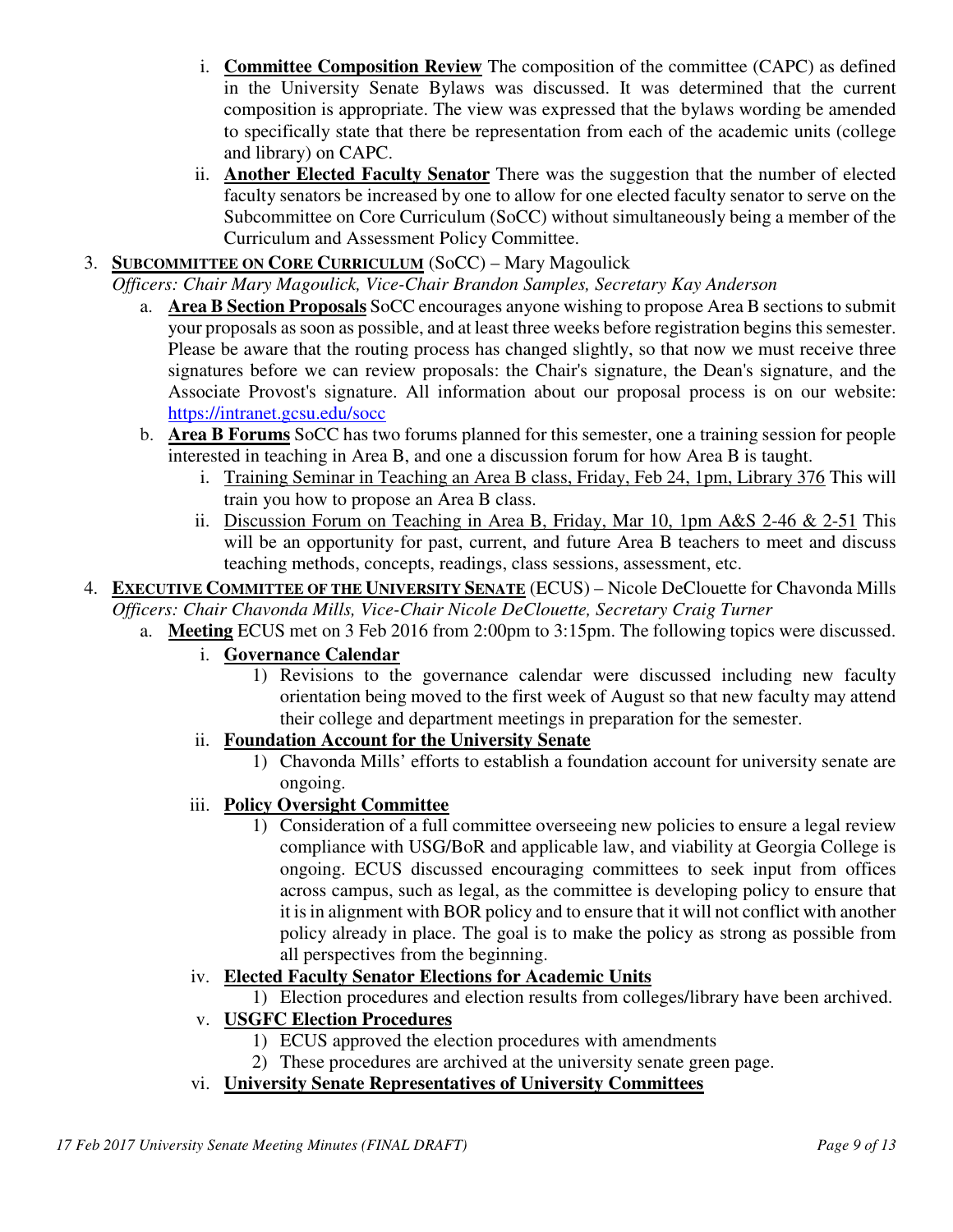- 1) ECUS came to the conclusion that while this proposal is the ideal practice, it is not always feasible to select university senate representatives to serve on universitywide committees from the membership of the university senate standing committee with the most closely aligned charge (e.g. parking committee members selected only from RPIPC, etc.) These positions are often filled by a call for nominations, including self-nominations, and those willing (volunteer <self-nominate> or accept a nomination) to serve are not always on the pertinent committee.
- vii. **Other** items considered were Standing Committees Scopes and the consideration of an appeals process.
- viii. **Questions**
	- 1) Why shift New Faculty Orientation to the first week of August? This shift is coming in response to a recommendation made by faculty in the 2016- 2017 new faculty cohort. Note that faculty contracts do begin 1 August, the proposed new faculty orientation dates are half-days Aug 1 to Aug 4.
	- 2) Why are the academic calendar dates a week later than traditional for 2017-2018? This is our "reset year" and recurs about every seven years. Anticipate this again in about seven years.
- 5. **SUBCOMMITEE ON NOMINATIONS** (SCoN) Nicole DeClouette
	- *Officers: Chair Nicole DeClouette, Secretary Craig Turner, No Vice-Chair position for this committee.* a. **Meeting** Recent activity of the ScoN Chair includes the following.
		- **i. Slate of Nominees** was presented as a motion today
			- 1) From Costas Spirou to Kelli Brown (ECUS)
			- 2) From Ryan Brown to Christina Smith (FAPC volunteer)
			- 3) From Joe Mocnik to Kell Carpenter (FAPC volunteer)
		- ii. **2017-2018 University Senate**
			- 1) Election procedures and election results from colleges/library have been archived.
			- 2) At-large election nominations closed on 10 Feb 2017
				- a) One self-nomination, Diana Young
				- b) Any nominations from the floor? *Rob Sumowski was nominated*.
				- c) Electronic voting will open 20 Feb 2017 and close 24 Feb 2017
			- 3) Staff Council elections close today, so we will request selected staff senators
			- 4) SGA elections close today, so we will request selected student senators

#### iii. **USGFC Election Procedures**

- 1) USG Faculty Council is an advisory board to the Chancellor of the USG.
	- a) Each USGFC member represents an institution within the USG
- 2) Georgia College's current practice is for the Presiding Officer Elect to serve as the institution's voting member with a one-year term of service
	- a) ECUS proposes a change to this practice by adding a second position with a two-year term of service and broadening the pool of those eligible to serve in this capacity to all elected faculty senators.
	- b) Nominations, included self-nominations, shall be accepted only from elected faculty senators and only elected faculty senators shall be eligible to vote.
	- c) So please start thinking about serving in this capacity.
- 3) ECUS approved the election procedures and these procedures are archived.
	- a) Nominations, including self-nominations, open 1 Mar 2017 and close 15 Mar 2017
	- b) Voting opens 22 Mar 2017 and closes 29 Mar 2017
	- c) Results will be announced to the university senate no later than 5 Apr 2017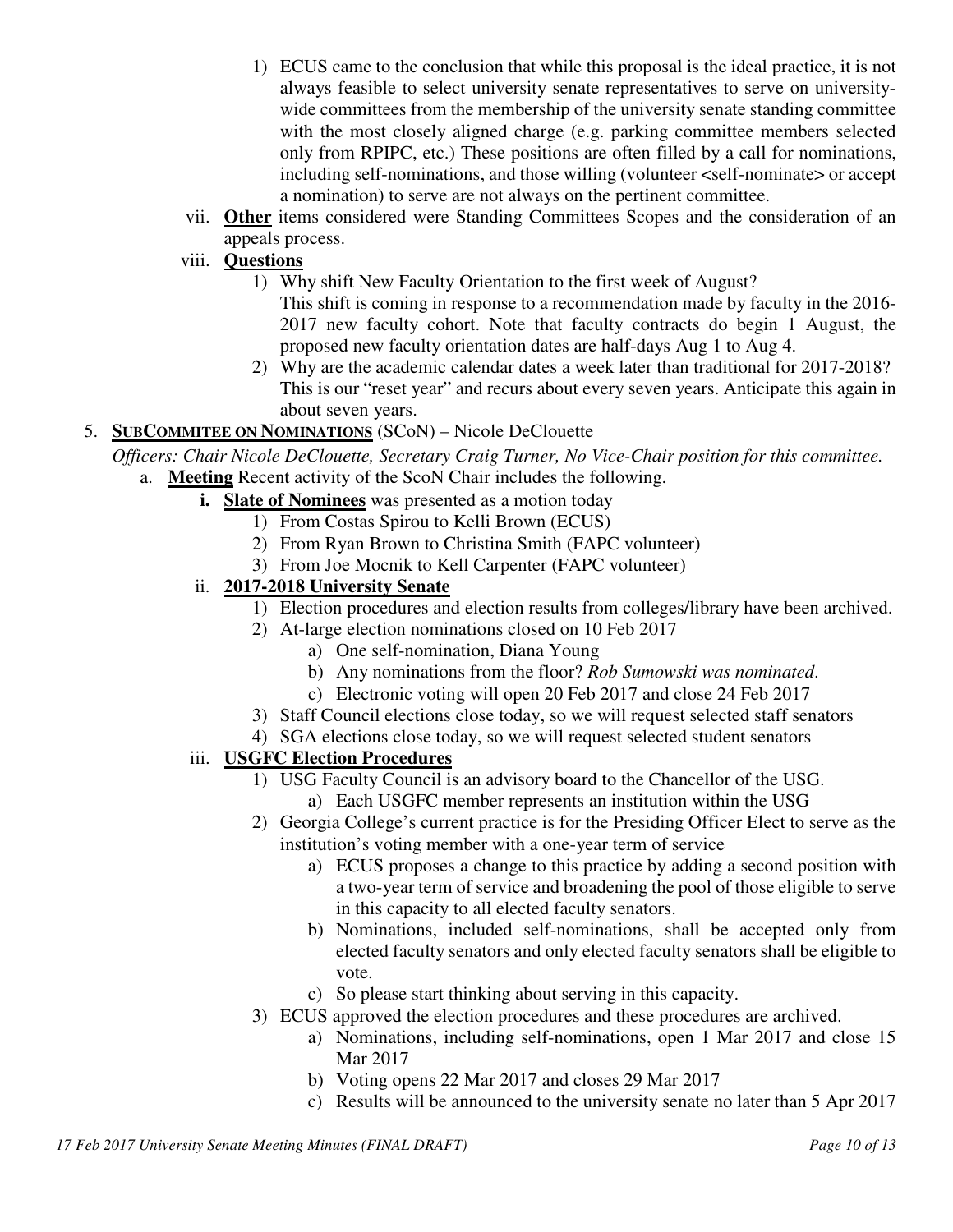### 6. **FACULTY AFFAIRS POLICY COMMITTEE** (FAPC) – Alex Blazer

*Officers: Chair Alex Blazer, Vice-Chair Tom Toney, Secretary David Johnson*

- a. **Meeting** FAPC met on 3 Feb 2016 from 2:00pm to 3:15pm. The following topics were discussed.
	- a. **Student Opinion Surveys** Guest Dr. Cynthia Alby, Professor, College of Education, shared academic research demonstrating concerns about the limited value of student opinion surveys in evaluating teaching. She recommended moving from a paid instrument to an in-house instrument and using a range of other kinds of evidence for teaching evaluation, such as peer teaching evaluation. Member discussion also included reasons for low student response rates. The Committee formed a work group—consisting of Monica Ketchie, Mary Jean Land, and Barbara Roquemore—to review existing paid student opinion survey models and look into creating an in-house instrument. The work group should report and make a recommendation to the committee by our March 31 meeting.
	- b. **Peer Teaching Evaluation** Guest Jeanne Sewell, Interim Director of the Center of Teaching and Learning (CTL), shared research on peer teaching evaluation and affirmed that the committee's preliminary thoughts (a two-person peer teaching evaluation committee consisting of a department member and an outside observer trained by CTL to perform either formative or evaluative observations) is a good model that is logistically possible given CTL resources. The Committee formed a work group—consisting of David Johnson and Patrick Simmons—to draft a peer teaching evaluation policy. The work group should report and make a recommendation to the committee by our March 31 meeting.
	- c. **Individual Faculty Report Deadline** Routed to the committee by the Executive Committee of the University Senate, members discussed Interim Provost Spirou's and the Deans Council's recommendation to change the IFR deadline from March 15 to January 15 in order to allow chairs time to conduct annual faculty evaluations before recommending possible merit-based raises. The current (March 15) IFR deadline is based on the prior policy of collecting faculty performance information for the academic year while the current policy collects data for the prior calendar year. Concerns were raised about IFRs being due during the first week of classes, and concerns were raised about a proposed January 31 date being too late to give chairs sufficient time to review faculty. A compromise in the middle was reached. A motion to shift the deadline to January 21 passed with 6 yays, 3 nays, and 1 abstention. Since the IFR deadline was being moved up, the committee discussed whether the annual scheduled conference should be shifted as well. Observing a concern that chairs with large departments need time to perform evaluations, the committed decided to keep the May 1 deadline with a vote of 9 yays and 1 nay.
	- d. **Tenure & Promotion Policy and Procedure Irregularities**: The committee continued its discussion about faculty members being prevented from responding to recommendations "for" promotion and tenure when the positive recommendation sends mixed messages, noting that language from the annual faculty evaluation policy that allows faculty response could be copied to the tenure and promotion policy.
- 7. **RESOURCES, PLANNING AND INSTITUTIONAL POLICY COMMITTEE** (RPIPC) Jan Hoffmann Clark *Officers: Chair Jan Hoffmann Clark, Vice-Chair Susan C. Allen, Secretary Emily Gomez*  While there was no oral report at the meeting, this is the report submitted in writing following the meeting.
	- a. **Meeting** RPIPC met on 3 Feb 2016 from 2:00pm to 3:15pm. The following topics were discussed.
		- i. **Parking** RPIPC continued to discuss the pending parking allocation policy motion. Discussion focused on operational definitions for heart of campus and employees.
		- ii. **Invitation for Parking Concerns** Jan Hoffmann Clark requested that parking concerns from any member of the university community be emailed to her at  $jan.class@gesu.edu$  to inform ongoing RPIPC deliberation on parking. Parking concerns may also be sent directly Senior Manager of Parking and Transportation Services (John Bowen at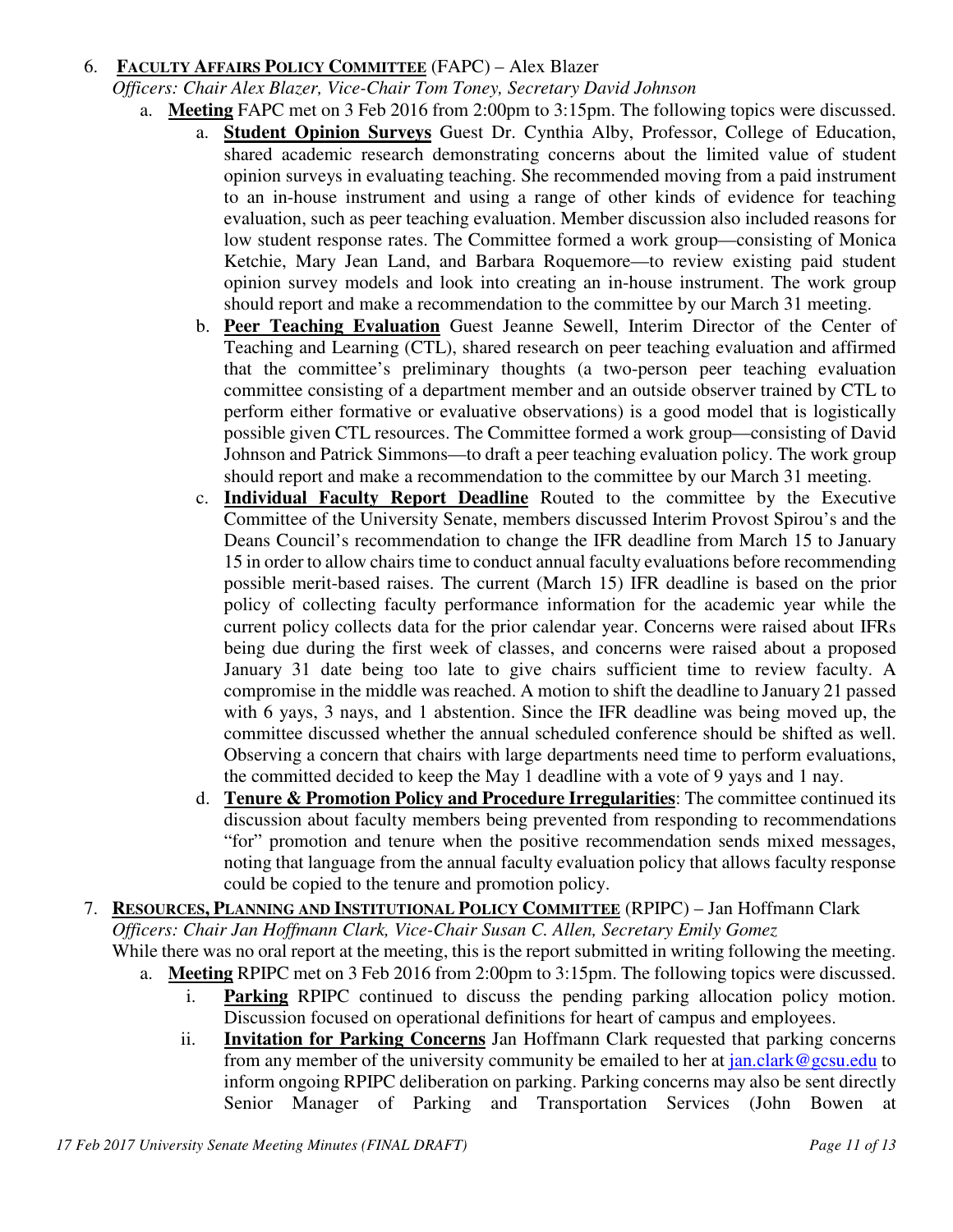john.bowen@gcsu.edu) or directly to the faculty members (Alex Blazer at alex.blazer@gcsu.edu and Tom Toney at tom.toney@gcsu.edu) serving on the Parking and Transportation Advisory Committee (PTAC). University Senators were asked to extend this invitation to their constituencies.

iii. **Next Meeting** of the committee is scheduled for 3 Mar 2017 at 2:00pm in A&S 2-51.

# 8. **STUDENT AFFAIRS POLICY COMMITTEE** (SAPC) – Heidi Fowler

- *Officers: Chair Heidi Fowler, Vice-Chair Ben McMillan, Secretary Simplice Tchamna-Kouna*
	- a. **Meeting** SAPC was scheduled to meet on 3 Feb 2016 from 2:00pm to 3:15pm.
		- i. **SAPC Composition** SAPC has voted not to recommend any changes to the committee composition articulated in the current university senate bylaws.
		- ii. **No Meeting** SAPC did not meet on 3 Feb 2017 and has nothing additional to report.
- 9. **STUDENT GOVERNMENT ASSOCIATION** (SGA) Laura Ahrens
- *Officers: President Laura Ahrens, Vice President Terrell Davis, Secretary Gabrielle Aladesuyi, Treasurer Charlie Faber*
	- a. **Homecoming** Members of the SGA have been busy over the past month working on various Homecoming planning committees and activities to ensure that all of the events are a safe success for students.
	- b. **Academic Success** We are looking forward to the beginning of a closer relationship involving academic affairs by having SGA members and students meet monthly with Provost Brown to discuss any academic questions or concerns.
	- c. **Current Projects** Over the next month, SGA plans to place an emphasis on parking issues and diversity and inclusion measures with student interests in mind.
	- d. **Student Library Advisory Board** We have two SGA representatives serving on the Student Library Advisory Board (SLAB) and are excited to continue working with library administrators to ensure that student needs and wants are appropriately met regarding library services.
	- e. **SGA Committee Mentionables** The ten SGA Committees continue to work diligently on various projects around campus. Notably, the Campus Wellness & Safety Committee recently focused on furthering green initiatives by collecting over 300 water bottles at the Wellness & Recreation Center (the incentive was exchanging these water bottles with reusable water bottles for students). In addition, the Diversity  $\&$  Inclusion Committee is looking forward to continuing discussions on campus by being visible and speaking at the upcoming diversity listening sessions and forums.
	- f. **Incoming Leadership** After a successful Homecoming and SGA Election season, we have a new group of incoming SGA Executive Members who will officially be taking office in May. I will likely be bringing SGA President-Elect Mike Muller to university committee meetings and around campus to meet faculty and administrators over the next few months of the officer transition period*.*

## **ANNOUNCEMENTS/ INFORMATION ITEMS**:

# 1. **2017 WELLNESS COMMITTEE AND INITIATIVES** – Laura Childs

- a. **The USG Total Rewards Steering Committee** has established an Employee Well-being program, directed by the Wellness Benefits Program Manager, to develop and implement systemwide health and well-being initiatives. Mission and Vision statements were created, and five (5) essential well-being topics were identified for programming design. The goals are to create campus cultures of caring, be an employer of choice, improve productivity, reduce absenteeism, and reduce healthcare cost trends in the USG healthcare plan.
- b. **USG Institutions** Each USG Institution was charged with designating a Well-being Liaison and creating a Well-being Committee to communicate and administer these initiatives on their respective campuses. The GC Well-being committee members are
	- i. Leslie Pierce, Chief Human Resources Officer
	- ii. Alrick Banks, Compensation and Benefits Specialist
	- iii. Laura Childs, Associate Director of Fitness Operations